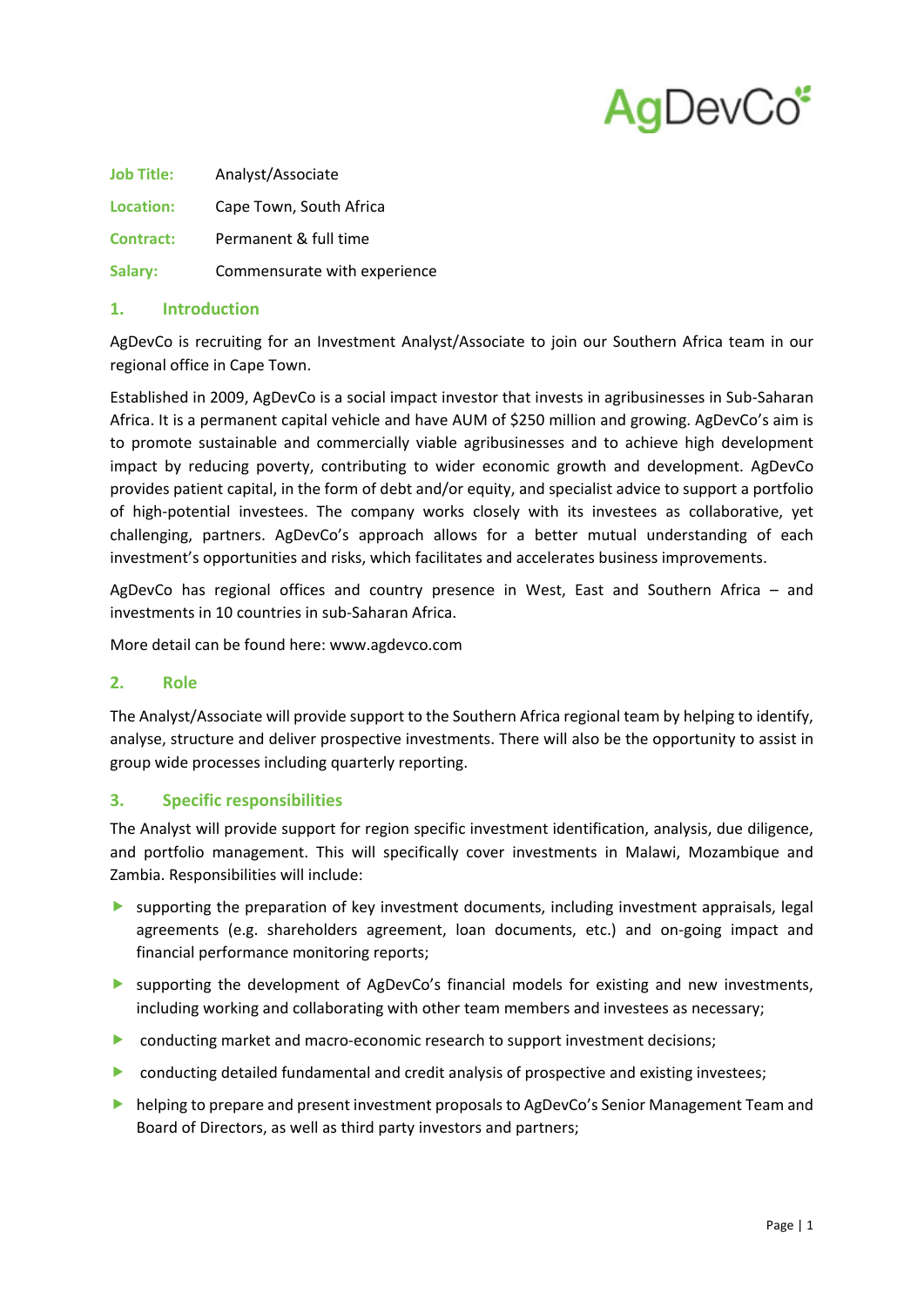

- **P** providing administrative support (e.g. preparation for regional team meetings, board meetings, and annual general meetings) to AgDevCo's regional and country teams;
- undertaking programme administration including meeting minute-taking, tracking project expenditure against budget for individual investments, and weekly country cash-flows.
- managing regular impact monitoring of specific investments or regional portfolios. This may include managing the review of quarterly financial statements provided by sponsors, supporting the completion of annual monitoring and evaluation (M&E) reports from sponsors, and helping to aggregate country- and regional-level impact results for comparison against log frame targets.
- Supporting all regional teams in the preparation and delivery of their quarterly portfolio reporting, involving managing investment-related data on KPIs, financial results and performance.

### **4. Profile**

Interested candidates that meet the following requirements should consider applying:

- strong academic results and the completion of, at least, a graduate degree or equivalent in Economics, Finance or a similar subject focus. Preference will be granted for candidates with relevant professional qualifications (CFA, MBA/CA)
- Analysts will be expected to have a 1-4 years of experience in a relevant area (e.g. impact investing, investment banking, private equity, financial consulting or similar).
- strong finance and accounting knowledge, as well as excellent data analysis/ quantitative skills. Strong applicants will offer experience of building and reviewing DCF financial models in packages such as Microsoft Excel. Shortlisted candidates will have their quantitative skills tested as part of the recruitment process.
- excellent writing, presentation, communication and interpersonal skills; including an ability to take complex analysis and summarise its key take-aways in a structured and succinct manner. Strong applicants will have experience contributing to senior-level (e.g. board-level) documents or publicfacing reports, and will thus have an understanding of the importance of strong writing skills and attention to detail. Strong applicants will further have demonstrated experience delivering presentations to senior-level staff or stakeholders. Shortlisted candidates will complete a writing exercise as part of the recruitment process fluency in English.
- an understanding of the opportunities and challenges involved in agricultural development, investing in commercial agribusinesses, and investing for impact. Candidates must also demonstrate in their applications a clear motivation to work to address these challenges.
- **•** an interest and passion for working in African development, with experience living and working in sub-Saharan Africa preferred. Candidates must also demonstrate in their applications a clear motivation to work and travel in Africa.
- **•** an ability to work independently, as well as part of a team. We are looking for individuals with the humility, patience and good humour required to make strong team players.

#### **5. Salary**

a competitive salary and benefits package commensurate with experience;